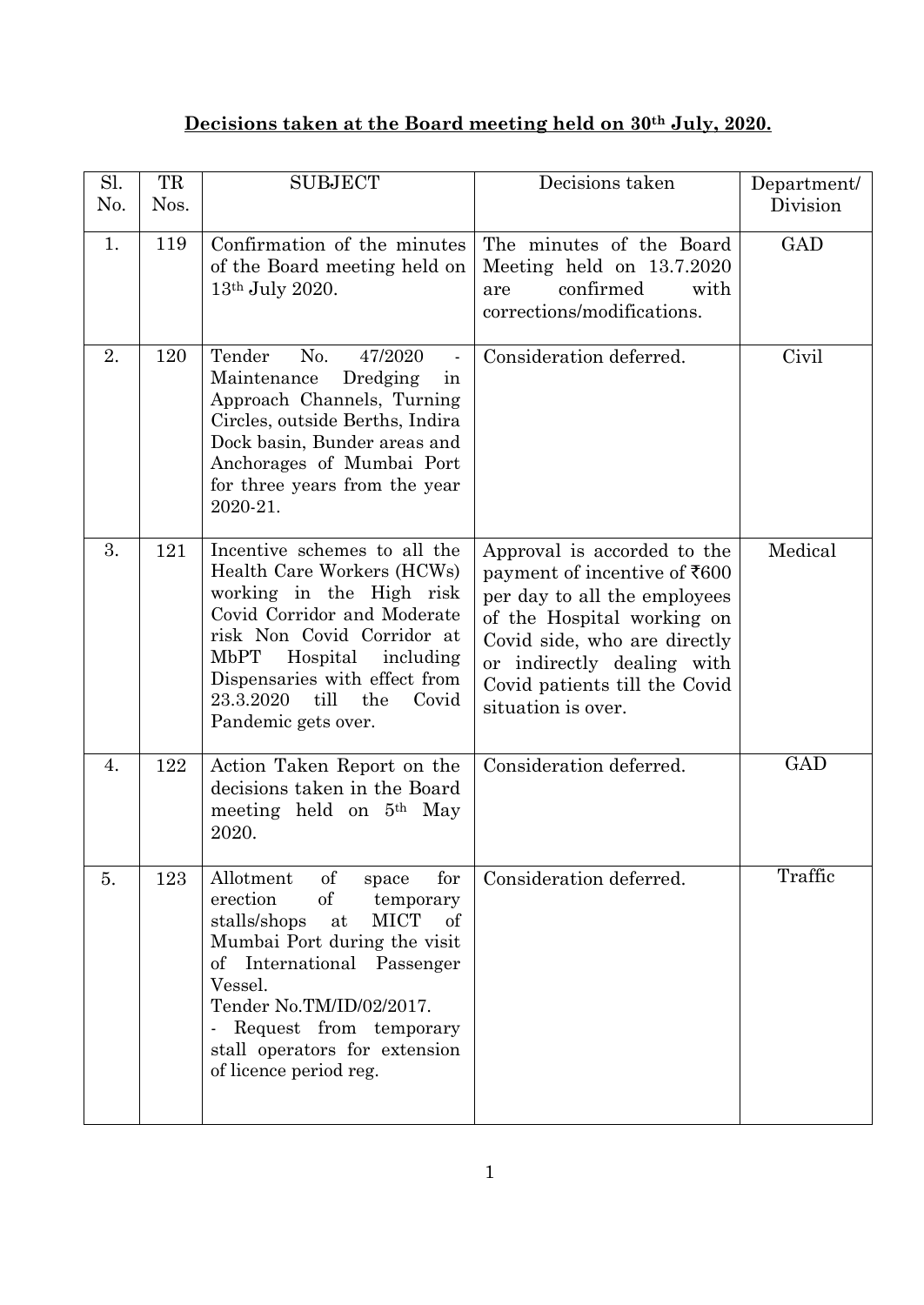| Sl.<br>No. | TR<br>Nos. | <b>SUBJECT</b>                                                                                                                                                                                                                                                                                                                      | Decisions taken                                                                | Department/<br>Division |
|------------|------------|-------------------------------------------------------------------------------------------------------------------------------------------------------------------------------------------------------------------------------------------------------------------------------------------------------------------------------------|--------------------------------------------------------------------------------|-------------------------|
| 6.         | 124        | Extension of storage facilities<br>import<br>agricultural<br>for<br>products and<br>concessional<br>storage upto 180 days, inside<br>Docks at 12A ID, 12B ID,<br>Temporary shed at 12B ID and<br>at the Outlying Areas.                                                                                                             | The<br>Traffic<br>Manager's<br>proposal at para 12 of the<br>note is approved. | Traffic                 |
| 7.         | 125        | Waiver of Diving Charges for<br>searching bottoms of boats<br>confiscated by Yellow Gate<br>Police Station.                                                                                                                                                                                                                         | Consideration deferred.                                                        | Civil                   |
| 8.         | 126        | Tender<br>No.E-01/2020<br>Operation and Management<br>of Pay & Park in MbPT<br>Estate - Phase-I.<br>-Acceptance of Highest Offer<br>received.                                                                                                                                                                                       | Chief<br>The<br>Engineer's<br>proposal at para 10 of the<br>note is approved.  | Civil                   |
| 9.         | 127        | Approval of Errors<br>and<br>modifications in the Modified<br>Planning<br>Draft<br>and<br>development proposal already<br>the<br>submitted<br>to<br>State<br>for<br>sanction<br>Government<br>under M.R.T.P. Act 1966.                                                                                                              | Chief<br>The<br>Engineer's<br>proposal at para 3 of the<br>note is approved.   | Civil                   |
| 10.        | 128        | Request by India Tourism<br>Development<br>Corporation<br>Ltd. for extension of license<br>period, for operating duty free<br>shop at International Cruise<br>Terminal, BPX and waiver of<br>license fees being levied for<br>duty<br>free<br>their<br>shop<br>operations for Financial Year,<br>2019-20.                           | Consideration deferred.                                                        | Traffic                 |
| 11.        | 129        | 2nd Extension of 3 months of<br>license of Buthello Travels for<br>operation and maintenance<br>of 60 MT capacity, 18 M $\times$ 3<br>M platform size, electronic<br>pitless type weigh bridge at<br>13B Indira Dock of Mumbai<br>Port<br>Trust<br>on<br>revenue<br>share basis for a period of 3<br>years on as is where is basis. | Consideration deferred.                                                        | Traffic                 |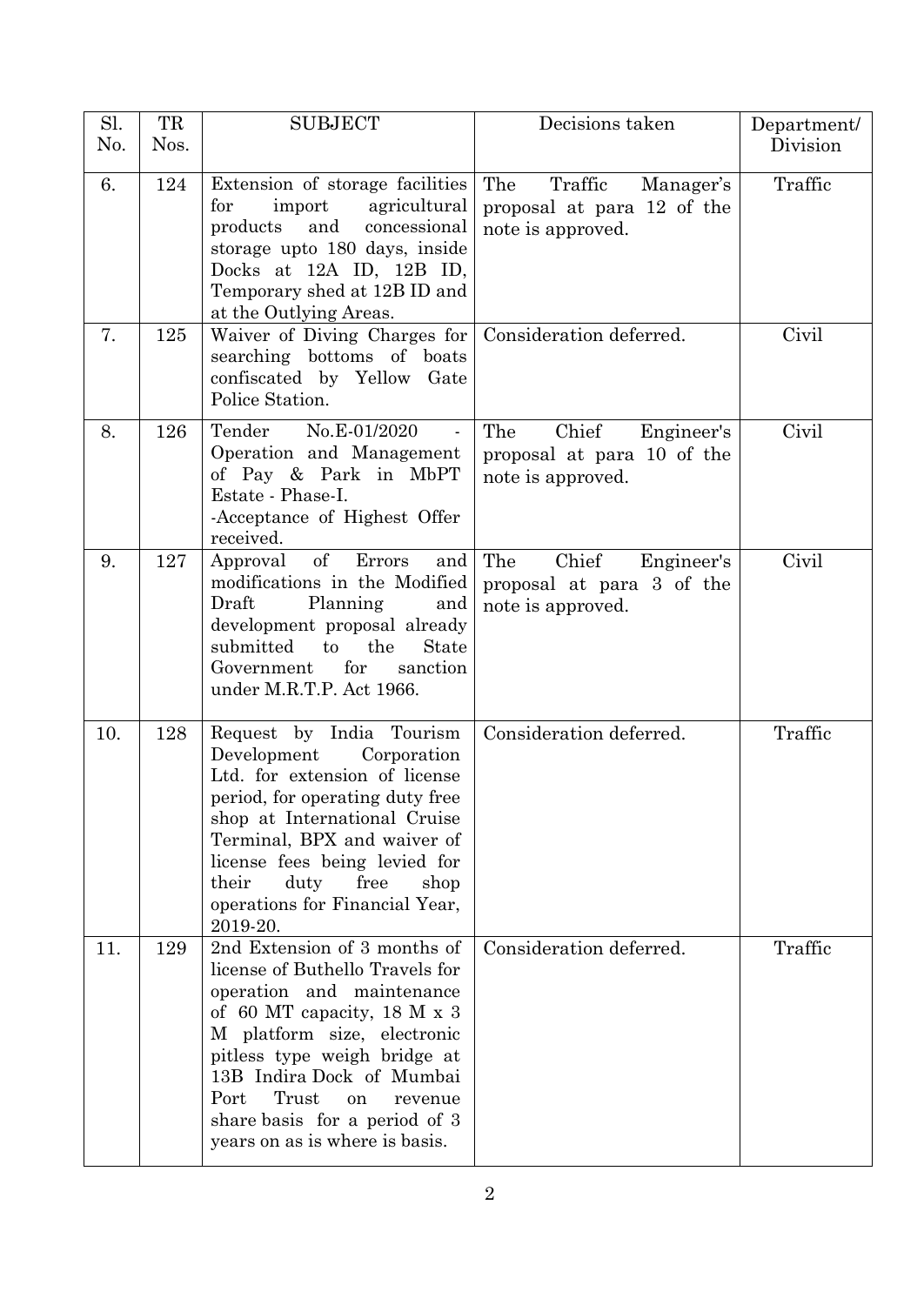| Sl.<br>No. | TR<br>Nos. | <b>SUBJECT</b>                                                                                                                                                                                                                                                                                                                                                   | Decisions taken                                                                                                                                                                                                                                                               | Department/<br>Division |
|------------|------------|------------------------------------------------------------------------------------------------------------------------------------------------------------------------------------------------------------------------------------------------------------------------------------------------------------------------------------------------------------------|-------------------------------------------------------------------------------------------------------------------------------------------------------------------------------------------------------------------------------------------------------------------------------|-------------------------|
| 12.        | 130        | Implementation of the BMC<br>Guided Capping Charges to<br>for<br>private<br>hospitals<br>reimbursement<br>MbPT<br>to<br>Beneficiaries, Empaneled<br>Hospitals<br>and<br>Concessionaire<br>from<br>appointed date and Non-<br>Port Trust Patients (NPT) at<br>MbPT Hospital<br>w.e.f.<br>23.3.2020 i.e. the date of<br>Lock down due to Covid<br>Pandemic Crisis. | The Chief Medical Officer's<br>proposal at para 9 of the<br>note is approved.                                                                                                                                                                                                 | Medical                 |
| 13         | 131        | Ad-hoc<br>Emergency<br>of<br>Trained<br>engagement<br>Allopathic<br>Intensivists<br>Trained Alternate Medicine<br>Intensivists / Locum Doctors<br>/ Ayush Doctors / X-Ray<br>Technicians / Ambulance<br>Drivers<br>and<br>Dialysis<br>Technicians to work in the<br>Covid Corridor of MbPT<br>Hospital and Covid Care<br>Ashram (CCA)                            | Approval is accorded to -<br>Chief<br>the<br>Medical<br>(i)<br>Officer's proposal<br>at<br>para 6 of the note, and<br>allow the Health Care<br>(ii)<br>Workers to work for a<br>further period<br>till<br>handing over of<br>the<br>Hospital<br>the<br>to<br>Concessionairre. | Medical                 |
| 14         | 132        | Appointment of IRClass<br>Systems and Solutions Pvt.<br>Ltd. as Certifying body for<br>awarding all three<br><b>ISO</b><br>certification (ISO 9001:2015<br>QMS, ISO 14001:2015 EMS<br>and ISO 27001:2013)<br>$\mathop{\mathrm{to}}$<br>Mumbai Port Trust.                                                                                                        | Consideration deferred.                                                                                                                                                                                                                                                       | <b>MEED</b>             |
| 15         | 133        | Tender<br>No.E-175/2017<br>$\sim 10$<br>Traffic Evacuation Plan for<br>proposed Domestic Cruise,<br>Marina<br>and Ro-Ro<br>Pax<br>Terminals at Prince's Dock<br>(Phase-I) - 'C' Shape Road<br>Connecting Domestic Cruise<br>Terminal, Marina and Ro-<br>Pax.                                                                                                     | Consideration deferred.                                                                                                                                                                                                                                                       | Civil                   |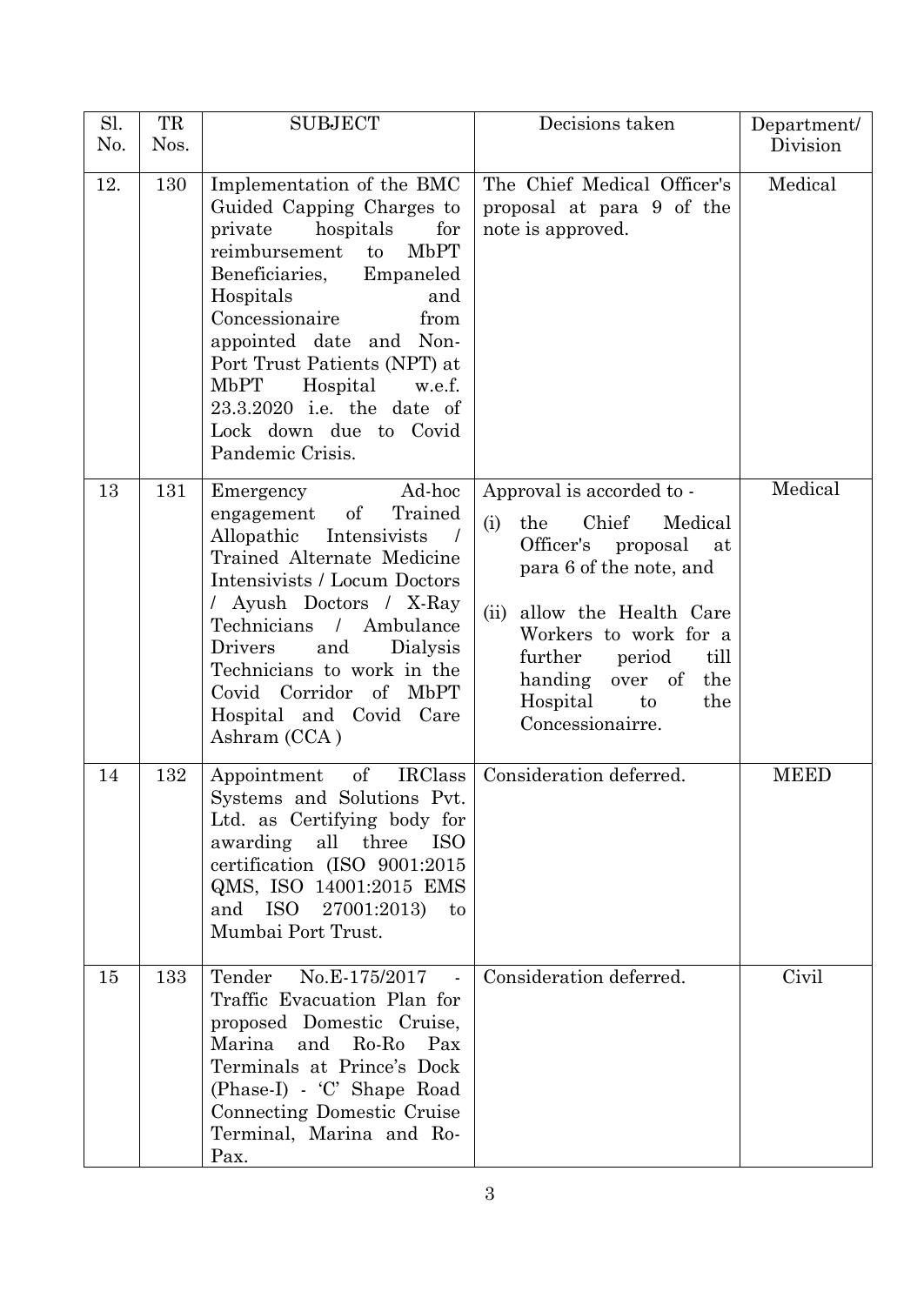| Sl.<br>No. | TR<br>Nos. | <b>SUBJECT</b>                                                                                                                                                                                                                                                                                                            | Decisions taken                                                                | Department/<br>Division |
|------------|------------|---------------------------------------------------------------------------------------------------------------------------------------------------------------------------------------------------------------------------------------------------------------------------------------------------------------------------|--------------------------------------------------------------------------------|-------------------------|
| 16         | 134        | Extension of existing all<br>outsourced<br>services<br>terminated w.e.f. 22.7.2020<br>expecting the Hospital will be<br>handed<br>to<br>the<br>over<br>Concessionaire on 22.7.2020.                                                                                                                                       | The Chief Medical Officer's<br>proposal at para 9 of the<br>note is approved.  | Medical                 |
| 17         | 135        | Taking<br>over<br>vacant<br>possession of the premises<br>bearing<br>Plot<br>No.159<br>$\&$<br>159Aat Elphinstone Estate<br><b>State</b><br>Trading<br>Lessee:<br>Corporation of India Ltd.<br>Case No. EO/E (275) of 2019<br>Board of Trustees of Port of<br>Mumbai<br>V/s<br>State Trading Corporation of<br>India Ltd. | The<br>Estate<br>Manager's<br>proposal at para 6 of the<br>note is approved.   | Estate                  |
| 18         | 136        | Renewal of Comprehensive<br>Annual<br>Maintenance<br>(CAMC)<br>Contract<br>for<br>networking system of ISDN<br>EPABX<br>$\sigma f$<br>Mumbai Port<br>1.7.2020<br>Trust<br>from<br>to<br>30.6.2021.                                                                                                                        | Consideration deferred.                                                        | P&R                     |
| 19         | 137        | Procedure<br>&<br>Manner<br>for<br>Bidding Process of leasing<br>out MbPT vacant plots by e-<br>Tender cum-e-Auction.                                                                                                                                                                                                     | Consideration deferred.                                                        | Estate                  |
| 20         | 138        | Sale of uncleared, unclaimed<br>and abandoned goods -<br>Allocation of Sale proceeds –<br>limiting of demurrage as per<br>TR No.18 dated 30.5.2016.                                                                                                                                                                       | Consideration deferred.                                                        | Traffic                 |
| 21         | 139        | Handing over of Quarters to<br>departments<br>under<br>lockdown to<br>accommodate<br>essential contractor staff for<br>Temporary period-reg.                                                                                                                                                                              | Division's<br>Welfare<br>The<br>proposal at para 7 of the<br>note is approved. | Welfare                 |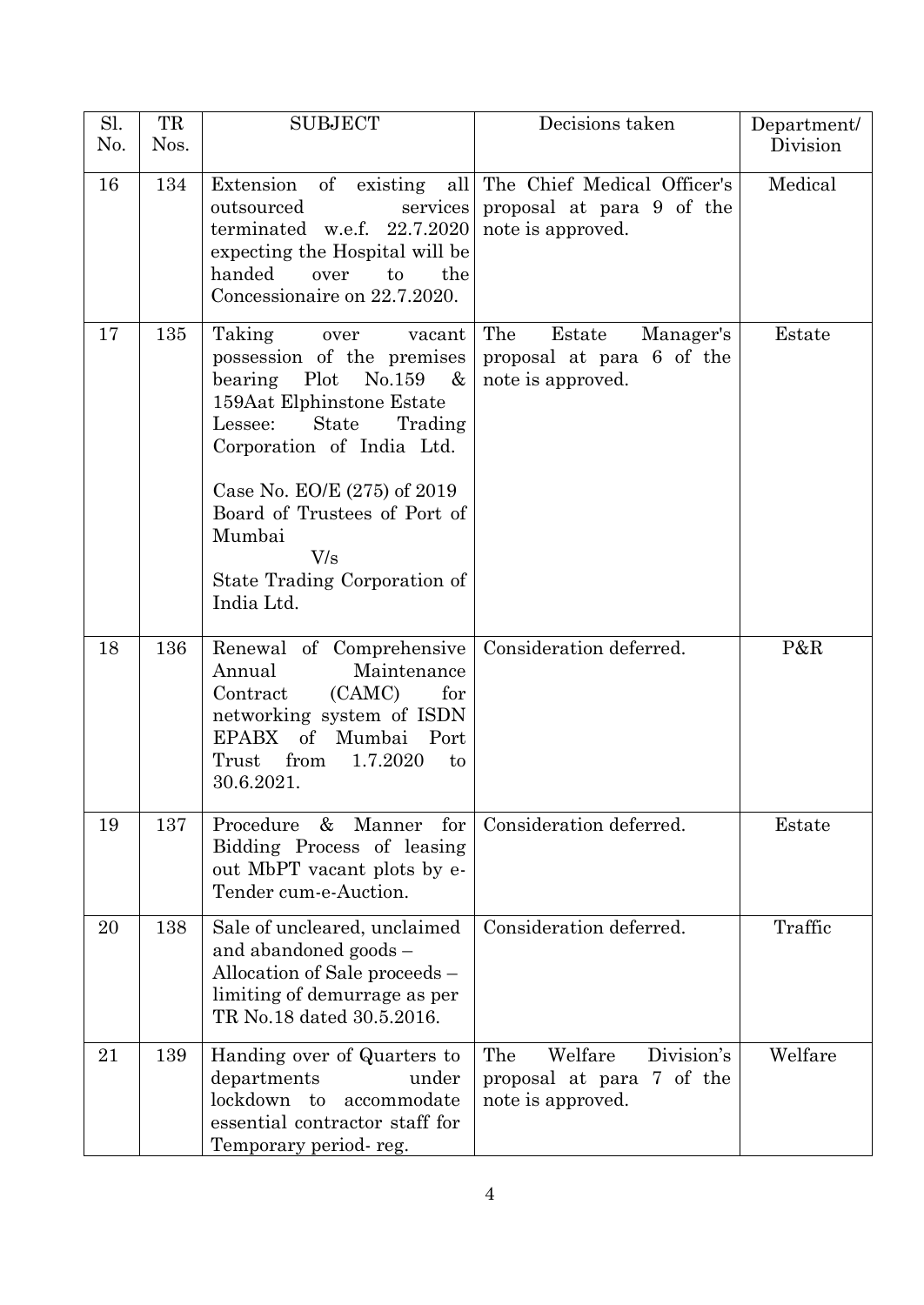| Sl.<br>No. | TR<br>Nos. | <b>SUBJECT</b>                                                                                                                                                                                                                                                                                                                                                         | Decisions taken                                                                                                                                                                                                                        | Department/<br>Division |
|------------|------------|------------------------------------------------------------------------------------------------------------------------------------------------------------------------------------------------------------------------------------------------------------------------------------------------------------------------------------------------------------------------|----------------------------------------------------------------------------------------------------------------------------------------------------------------------------------------------------------------------------------------|-------------------------|
| 22.        | 140        | Operational<br>take-over<br>of<br>Mumbai Port Trust Hospital<br>for Establishment of 600<br>Bedded<br>Super<br>Specialty<br>Hospital with an option to<br>further develop a Medical<br>College<br>and<br>further<br>expansion of Hospital on<br>PPP.                                                                                                                   | Approval is accorded to -<br>Chief<br>Medical<br>(i)<br>the<br>Officer's proposal<br>at<br>para 9 (i) of the note.<br>(ii)<br>permit<br>the<br>Concessionaire<br>to<br>complete<br>all<br>the<br>conditions precedent by<br>30.8.2020. | Medical                 |
| 23.        | 141        | $\sigma f$<br>Constitution<br>Spot<br>Purchase<br>Committee<br>for<br>emergency procurement of<br>Covid-19 related Personal<br>Protective<br>Equipments<br>(PPEs) / Consumables<br>Medicines<br>etc.<br>for<br>management of COVID-19<br>Pandemic Crisis.                                                                                                              | The Chief Medical Officer's<br>proposal at para 7 of the<br>note is approved.                                                                                                                                                          | Medical                 |
| 24.        | 142        | Renewal of Fuel<br>supply<br>agreement with Indian Oil<br>Corporation Ltd. (IOCL) for<br>supply of High Speed Diesel<br>(HSD) and Low Sulphur<br>High Flash HSD (LS-HF-<br>HSD) for a further period of<br>5 years w.e.f. 1.11.2020.                                                                                                                                   | Consideration deferred.                                                                                                                                                                                                                | <b>MEED</b>             |
| 25.        | 143        | Continuation of<br>Gopinath T. More,<br>Shri<br>Social Worker on contract<br>basis.                                                                                                                                                                                                                                                                                    | The Chief Medical Officer's<br>proposal at para 4 of the<br>note is approved.                                                                                                                                                          | Medical                 |
| 26.        | 144        | Tender No.<br>E<br>47A/2017-<br>dredging in<br>Maintenance<br>Approach<br>Channels,<br>Turning Circles, Outside<br>Berths, Indira Dock Basin,<br>Bunder<br>Areas<br>and<br>Anchorages of Mumbai Port<br>for the left over dredging of<br>the year 2017 - 18 and two<br>years i.e. 2018-19 & 2019-<br>$20 -$<br>Variation<br><i>(excess</i> )<br>dredging carried out). | Consideration deferred.                                                                                                                                                                                                                | Civil                   |